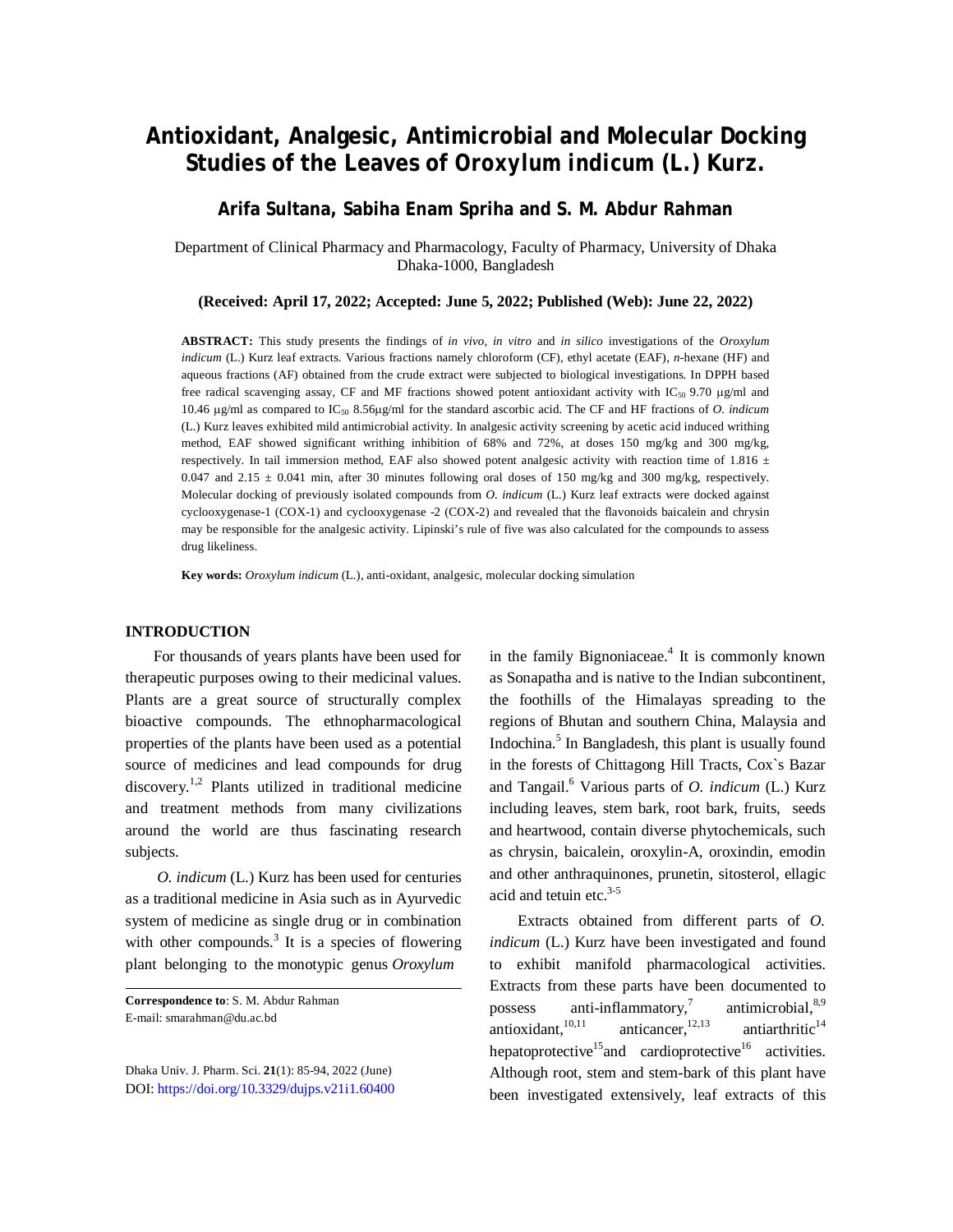plant have been examined only few instances. These include antiproliferative effect of methanol extract, $17$ anti-inflammatory effect of aqueous extract, $^{18}$  glucose lowering effect of aqueous and ethanol extract<sup>19</sup> etc. In this study, various fractions such as methanolic, *n*hexane, ethyl acetate, chloroform and aqueous fractions of leaves were subjected to several biological investigations, such as assessment of antioxidant, antimicrobial and analgesic activity, many of which have not been reported previously. In addition to the above, in *silico* studies such as molecular docking and drug likeliness property calculation of the phytoconstituents of the active fractions have been accomplished to complement biological studies and to gain new insights about pharmacological effect of different extracts.

#### **MATERIALS AND METHODS**

**Collection and identification of the plant.**  Plant sample of *O. indicum* (L.) Kurz was collected in September-2019 from Sylhet district and the authenticity of the plant was confirmed by the assigned specialist from Bangladesh National Herbarium (BNH).The voucher specimen was also deposited (DACB accession number 57244).

**Preparation of plant samples.** Leaves of the plant were cleaned properly to remove dirt and other impurities. Adequately cleaned leaves went under shade drying for a week. The leaves were then oven dried for a duration of 24 hours at 37̊C to facilitate grinding process. The dried leaves were then crushed to form coarse powder state by a grinding machine of high capacity. Subsequently, the powder was stored in a suitable airtight container with identification label. Finally, the container was preserved in a dark place with controlled temperature and humidity for the investigations.

**Solvents and reagents.** All the solvents and reagents used during this investigation were analytical or laboratory grade which were procured from either E. Merck (Germany) or BDH (England). The organic solvents utilized in extraction process such as methanol, *n*-hexane, ethyl acetate and chloroform were distilled and well dried before use.

**Extraction of the plant material.** *O. indicum*  (L.) Kurz extract was formulated by cold extraction process.<sup>20</sup> Around 1500 gm of powdered material of the plant was immersed in 3 liters of distilled methanol in proper container The container was kept in place for 30 days where it was shaken and stirred from time to time. The resultant mixture was filtered through a fresh and clean cotton plug and subsequently with a Whatman No.1 filter paper. The filtrates were then concentrated using a vacuum rotary evaporator. Solvent-solvent partitioning was accomplished following the protocol devised by Kupchan and modified by Wagenen.<sup>21</sup> The crude extract weighed 5 gm. Later it was dissolved in 10% aqueous methanol. It was extracted with n-hexane, then with chloroform and finally with ethyl acetate.

**Experimental animal**. Swiss-albino mice (*Mus musculus*) collected from Jahangir Nagar University Animal House, Savar, Bangladesh were used in the evaluation of analgesic activity. The animals were of either sex and aged between 4-5 weeks. Ideal polypropylene cages (30cm x 20cm x 13cm) were used to keep the animals in standard conditions (temperature  $21 \pm 1^{\circ}$  C with a 12 h light and dark cycle) for seven days prior to the analgesic experiments. The animals were fed approved standard diet and water as required.

**Pharmacological screening.** In this research work the free radical scavenging, antimicrobial and analgesic activities of different solvent fractions of crude methanolic extract of *O. indicum* (L.) Kurz were investigated.

**Free radical (DPPH) scavenging activity.** The antioxidant potential was evaluated by calculating percent inhibition of DPPH (2, 2-diphenyl-1 picrylhydrazyl) free radical. <sup>22</sup> Ascorbic acid was used as standard in the assay. Free radical inhibition percent (I %) was calculated by using the following equation:

$$
1\% = \left(1 - \frac{\text{Absorbane of sample}}{\text{Absorbane of blank}}\right) \times 100\%
$$

Concentration of the extracts that provides 50% inhibition  $(IC_{50})$  of the free radical DPPH was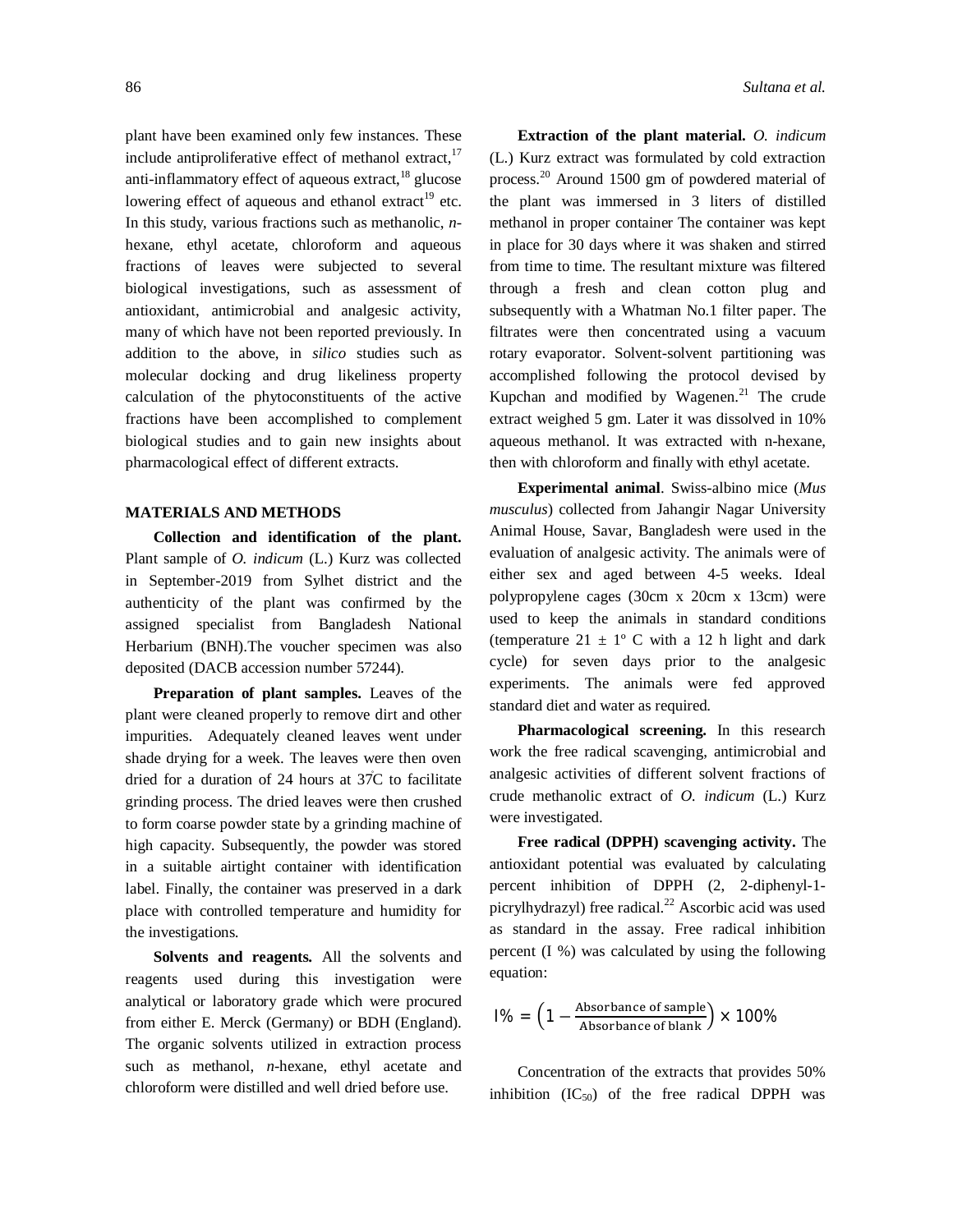derived from the logarithmic curve of percentage inhibition versus concentration of the sample.

**Antimicrobial activity.** Antimicrobial activity was investigated by disc diffusion method.<sup>23</sup>. Sterilized discs of 6 mm diameter were used and these were diffused with 400 µg/disc of extracts. After that, discs were transferred to petri-dishes for culturing with microbes. After incubation, the antimicrobial activities of the extracts were estimated by measuring the diameter of the zones of inhibition expressed in millimeter. The bacterial species under investigation contained both Gram (+) and Gram (-) species. A total of 16 bacterial species and 3 fungal species were used in the experiment.

**Analgesic activity.** Analgesic activities of the extracts were evaluated by two methods. Acetic acid induced writhing method was employed to evaluate peripheral analgesic effect and tail immersion method to assess central analgesic effect.<sup>24,25</sup> In peripheral analgesic assay, sixty mice were allotted into twelve different equal groups arbitrarily . Negative control group was supplied with 0.9% NaCl, positive control group with diclofenac (25 mg/kg) and other groups received plant extracts (150 and 300 mg/kg) by oral administration. Forty minutes later, writhing was induced by administration of acetic acid (0.7% v/v, 10 ml/kg) intra-peritoneally to all of the groups. Writhing count started after five minutes and was counted for the next fifteen minutes for each mouse.

In central analgesic assay, activities of the plant extracts were investigated by tail immersion method with a hot water bath. $25$  Temperature of the bath was maintained between  $55 \pm 0.5$  °C. Sixty mice were allocated to twelve equal groups. Positive control group received morphine (5 mg/kg), negative control group received 0.9% NaCl and other groups were given plant extracts (150 and 300 mg/kg). The tail flicking time was noted at time intervals of 0, 30, 60 and 90 min.

**Statistical analysis.** Values were presented as the mean  $\pm$  standard error of mean (SEM). The oneway analysis of variance (ANOVA) and Dunnett's test were performed where *P*<0.05 was regarded as statistically significant.

**Molecular docking analysis and Lipinski's rule of five prediction.** The structures of proteins cyclooxygenase-1 (COX-1) (PDB code: 1EQG, resolution: 2.61 Å), cyclooxygenase-2 (COX-2) (PDB code: 5IKT, resolution: 2.45 Å) were taken from Research Collaboratory for Structural Bioinformatics Protein Data Bank (RCSB PDB).<sup>26</sup> Ligands and co-crystallized water molecules were removed from the protein molecules and polar hydrogens were added using Discovery Studio Client 2019. Protein minimization was accomplished at YASARA Energy Minimization Server (<http://www.yasara.org/> minimizationserver.htm) using YASARA force field level of theory. Open Babel (version 2.4.0) was used for energy minimization of the compounds used in docking. $27$ Docking protocol validation procedure was executed by re-docking the respective native ligands in the binding sites of the proteins. $28$  The target proteinligand docking was accomplished using AutoDock Vina (version 1.1.2). <sup>29</sup> In docking simulation, centers of the grids were located at the active site of respective proteins. The grid coordinates (X, Y, Z) for COX-1 and COX-2 were (27.48, 38.48, 200.04) and (164.39, 183.38, 195.80), respectively. The dimensions of the grids used were 25.00, 25.00, 25.00 Å. The possible interactions of ligands with proteins were investigated and 2D figures were obtained by Discovery Studio Client 2019.

Parameters that predict the likelihood of compounds to be drug like (Lipinski's rule of five) i.e. molecular weight, hydrogen bond donors and acceptors present in the structures, lipophilicity, molar refractivity of the selected compounds were estimated using SwissADME.<sup>30</sup>

#### **RESULTS AND DISCUSSION**

**Antioxidant activity**. Anti-oxidant potential of different fractions of *O. indicum* (L.) Kurz leaf extract was estimated exploiting the ability of different fractions in quenching DPPH free radical. In our investigation, different fractions from leaf extract showed anti-oxidant potential in the following pattern:  $CF > MF > HF > EAF > AF$ . CF fraction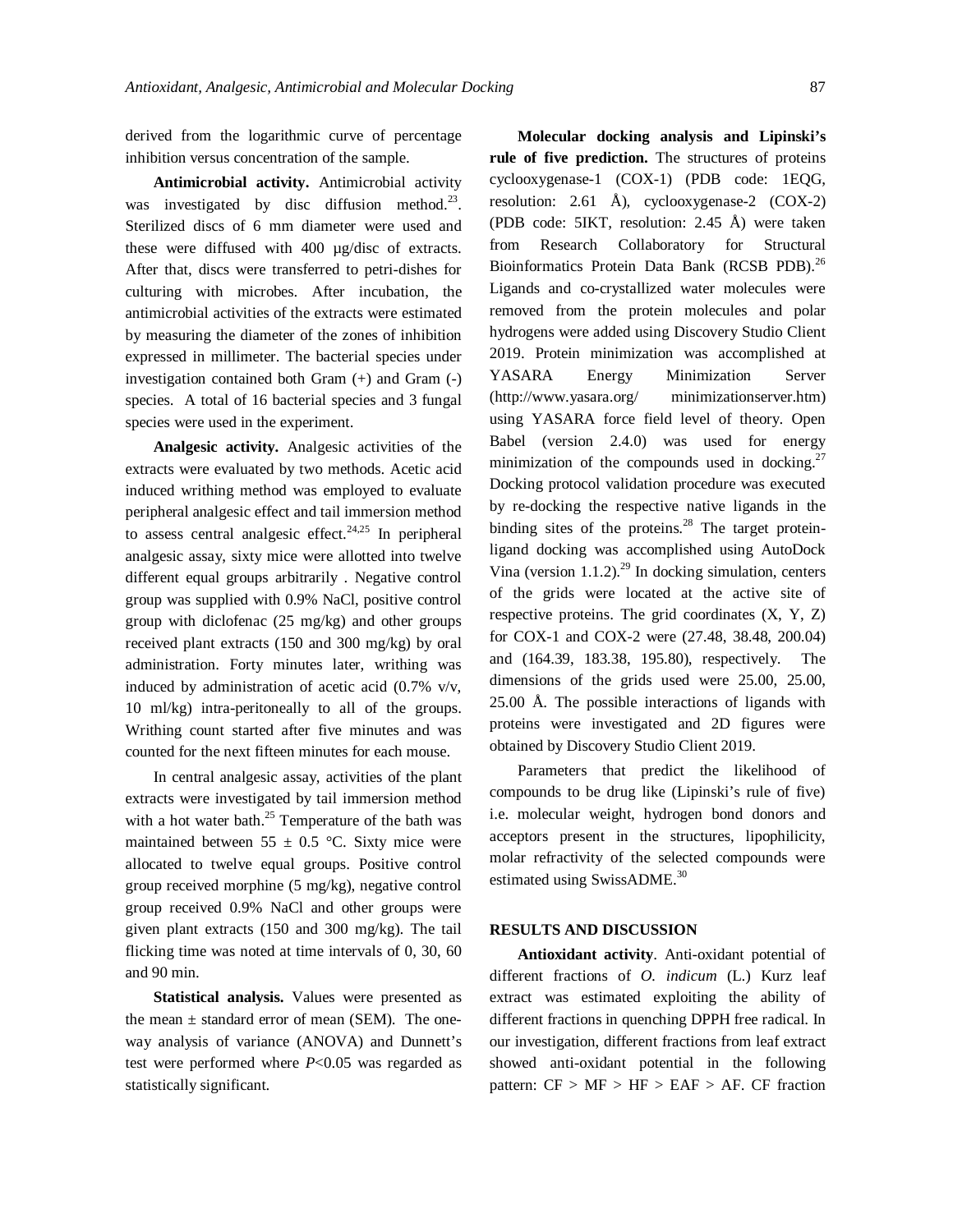showed the highest free radical scavenging activity followed by methanol fraction, with  $IC_{50}$  value 9.07 μg/mL and 10.46 μg/ml, respectively which are comparable to that of standard ascorbic acid  $(IC_{50})$ value of 8.56 μg/ml). Samatha *et al.* (2012) reported the flavonoid content of CF and MF extract were 1.44 and 1.12 catechin equivalent per gram of dry weight. $31$  Hence, the anti-oxidant potential of the CF and MF extract may be due to the phytochemical diversity of phenolic content of the extracts. Other fractions did not exhibit potential activity compared to the standard. Figure 1 shows the comparative  $IC_{50}$ values of the standard and different fractions.



Figure 1: IC<sup>50</sup> values of the standard and different fractions *Oroxylum indicum* (L.) Kurz leaves. AA: ascorbic acid, MF: methanolic fraction, HF: *n-*hexane soluble fraction, CF: chloroform soluble fraction, EAF: ethyl acetate soluble fraction, AF: aqueous fraction

Oxidative stress which is characterized by over prevalence of free radical in body than antioxidant is thought be cause for many health complications. $32$ Plant polyphenols have shown potential antioxidant activities and therefore these secondary plant metabolites might be the interesting candidates for developing new anti-oxidant supplements. $33$  Since, the CF and MF fractions *O. indicum* (L.) Kurz leaf extract showed potential activity further compound specific investigation of anti-oxidant activity can lead to development of new anti-oxidant supplement.

**Antimicrobial activity.** Anti-microbial effect of bacterial species and fungal species were compared to ciprofloxacin (10 µg/disc) and griseofulvin disc (10 µg/disc), respectively. MF, HF and CF fractions of *O. indicum* (L.) Kurz showed mild to negligible antibacterial and antifungal activity in several species. Table 1 summarizes the antimicrobial effect of standards and different fractions

**Analgesic activity.** The effects of the plant extracts in reducing the nociception caused by acetic acid in terms of decreasing writhing are presented in Table 2. In this method EAF fraction showed promising analgesic activity with 68% and 72% inhibition of writhing at doses of 150 mg/kg and 300 mg/kg, respectively. Diclofenac inhibited writhing by 80% at a dose of 25 mg/kg. At 300 mg/kg dose AF, CF and HF fractions showed writhing inhibition of 68%, 64% and 60%, respectively.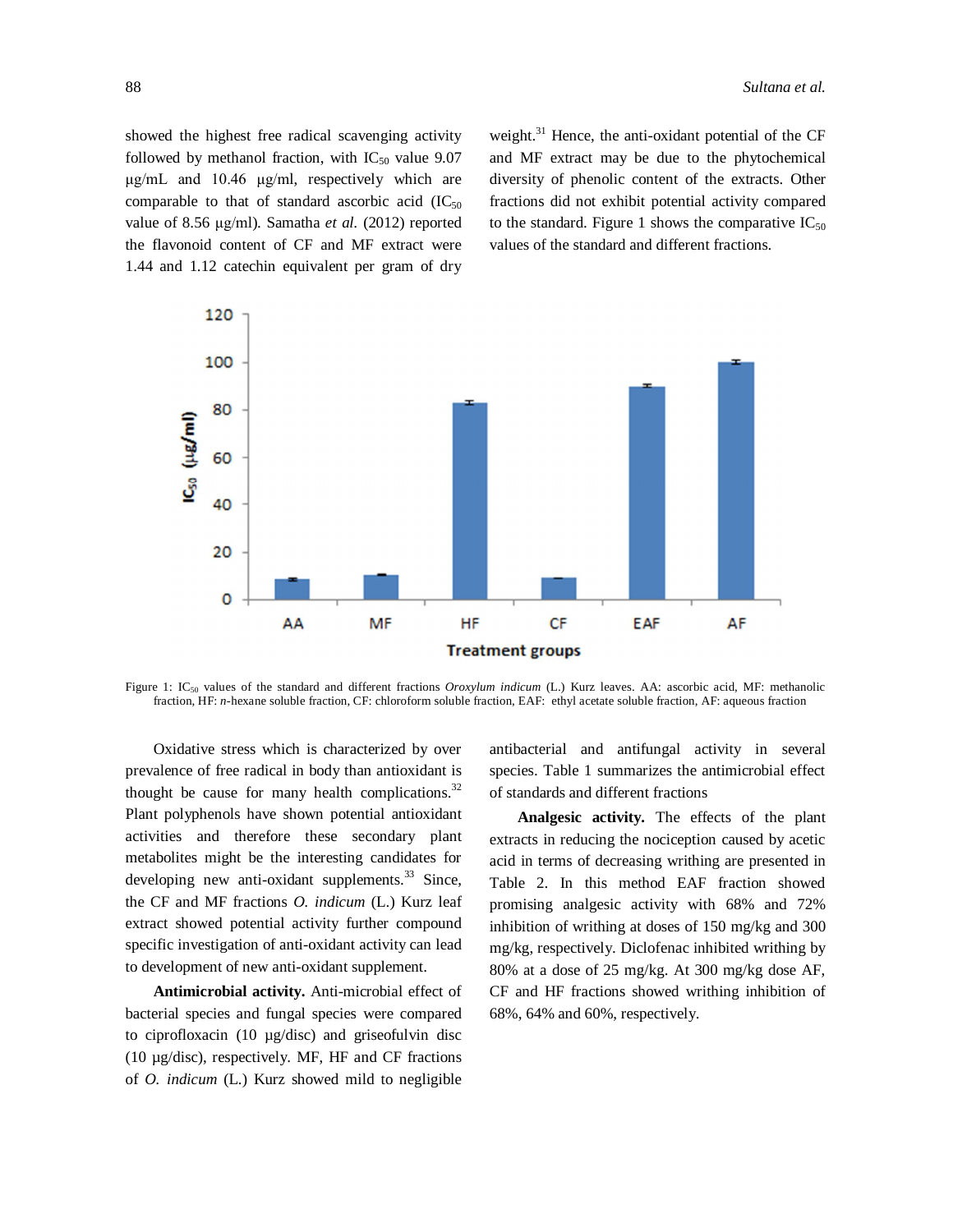| Test bacteria and fungi   | Ciprofloxacin/<br>griseofulvin | MF       | HF       | CF       | EAF      | AF       |
|---------------------------|--------------------------------|----------|----------|----------|----------|----------|
| <b>Bacillius</b> cereus   | 50                             | 10       | 9        | 10       | 8        | $\Omega$ |
| Bacillius megaterium      | 48                             | $\theta$ | $\Omega$ | $\Omega$ | $\Omega$ | 0        |
| <b>Bacillius</b> subtilis | 48                             | 9        | 10       | 9        | 8        | 0        |
| Salmonella paratyphi      | 47                             | 8        | 8        | 8        | $\Omega$ | 9        |
| Salmonella typhi          | 47                             | 7        | 8        | 9        | $\Omega$ | 0        |
| Vibrio parahemolyticus    | 48                             | 8        | 8        | 7        | $\Omega$ |          |
| Vibrio mimicus            | 49                             | 9        | 8        | 7        | $\Omega$ | 0        |
| Staphylococcus aureus     | 50                             | 9        | 9        | 8        | $\Omega$ | 0        |
| E. coli                   | 48                             | 9        | 7        | 8        | $\Omega$ | 0        |
| Shigella dysenteriae      | 50                             | 7        | 9        | 8        | $\Omega$ | 0        |
| Pseudomonas aureus        | 48                             | 8        | 8        | 8        | $\Omega$ | 0        |
| Sarcina lutea             | 49                             | 7        | 9        | 9        | $\Omega$ | 0        |
| Shigella boydii           | 47                             | 8        | 9        | 9        | $\Omega$ | 0        |
| Saccharromyces cerevisiae | 46                             | 9        | 8        | 8        | $\Omega$ | 0        |
| Candida albicans          | 46                             | $\Omega$ | $\Omega$ | $\Omega$ | $\Omega$ | 0        |
| Aspergillus niger         | 46                             | 9        | 9        | 8        | 0        | 0        |

#### **Table 1. Antimicrobial activity of different fractions of** *O. indicum* **(L.) Kurz leaves by measuring the zone of inhibition.**

Zone of inhibition is measured in mm. MF: methanolic fraction, HF: *n-*hexane soluble fraction, CF: chloroform soluble fraction, EAF: ethyl acetate soluble fraction, AF: aqueous fraction

| Table 2. Analgesic activity of plant extracts in acetic acid induced writhing method. |  |  |
|---------------------------------------------------------------------------------------|--|--|
|---------------------------------------------------------------------------------------|--|--|

| Treatment        | Dose $(mg/kg)$     | Average writhing count | Inhibition of writhing $(\%)$ |
|------------------|--------------------|------------------------|-------------------------------|
| Negative Control | $0.1$ ml/ $10$ gm  | $25 \pm 0.632$         | $\mathbf{0}$                  |
| Diclofenac       | $25 \text{ mg/kg}$ | $5 \pm 0.632***$       | 80                            |
| МF               | 150                | $15 \pm 1.523***$      | 40                            |
| МF               | 300                | $12 \pm 1.414***$      | 52                            |
| HF               | 150                | $11 \pm 1.058***$      | 56                            |
| HF               | 300                | $10 \pm 0.632***$      | 60                            |
| CF               | 150                | $10 \pm 0.632***$      | 60                            |
| CF               | 300                | $9 \pm 0.632***$       | 64                            |
| EAF              | 150                | $8 \pm 0.632***$       | 68                            |
| EAF              | 300                | $7 \pm 0.632***$       | 72                            |
| AF               | 150                | $10 \pm 0.632***$      | 60                            |
| AF               | 300                | $8 \pm 0.632***$       | 68                            |

Writhing counts are represented as mean  $\pm$  SEM,(n=5). Groups treated with different extracts and diclofenac are compared with negative control. MF: methanolic fraction, HF: *n-*hexane soluble fraction, CF: chloroform soluble fraction, EAF: ethyl acetate soluble fraction, AF: aqueous fraction \*\*\*P<0.001meaning significant differences.

Central analgesic activity of the plant extracts were compared by tail flick method and the data are presented in Table 3. EAF fraction at a dose 300 mg/kg showed most potent tail flick reaction time of  $2.15 \pm 0.041$  min among the plant extracts which is comparable to reaction time of  $3.316 \pm 0.069$  min of morphine after 30 min of oral administration. EAF fraction at both doses showed superior reaction time than other fractions at compared at all the time intervals. Other fractions exhibited mild to moderate analgesic activity.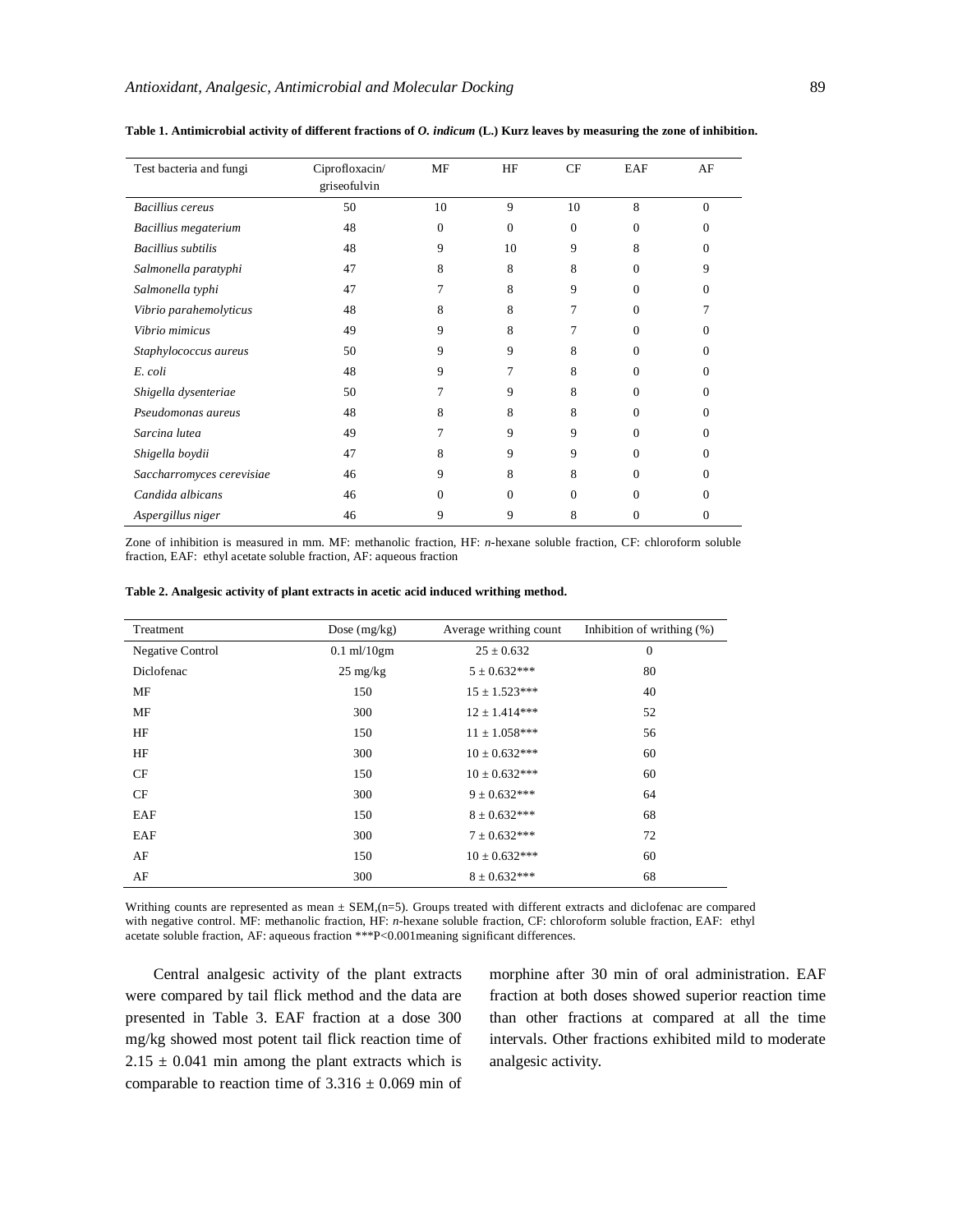In acetic acid induced writhing method, administration of acetic acid through intra peritoneal route initiates an acute inflammatory response followed by activation of the nociceptors. $34$  The tail flick method is a widely accepted method to assess anti-nociceptive property of plant extracts. Pain sensitive receptors at the tail of mice, transient receptor potential vanilloid type 1 and 3 (TRPV1 and TRPV3) receptors are activated when tail is exposed to heat inducing pain transmission. $35$  EAF fraction exerted potent analgesic activity in both the tests. MF and HF fractions also showed moderate analgesic activity. The analgesic activity of leaf extract may be due to phytochemical constituents present in the extracts possibly flavonoids because flavonoids are reported to possess analgesic activity.<sup>36</sup> Further *in vivo and in silico* studies might give more idea about the mechanism of pain inhibition property of the extracts.

| Treatment               | Tail Flicking Time in minutes |                       |                        |                       |  |  |  |
|-------------------------|-------------------------------|-----------------------|------------------------|-----------------------|--|--|--|
|                         | 0 minute                      | 30 minute             | 60 minute              | 90 minute             |  |  |  |
| Negative control        | $0.766 \pm 0.041$             | $0.788 \pm 0.034$     | $0.744 \pm 0.032$      | $0.674 \pm 0.034$     |  |  |  |
| Morphine $(5mg/kg)$     | $1.578 \pm 0.081$ ***         | $3.316 \pm 0.069$ *** | $2.86 \pm 0.054***$    | $3.054 \pm 0.048***$  |  |  |  |
| $MF(150 \text{ mg/kg})$ | $0.884 \pm 0.051*$            | $1.77 \pm 0.042$ ***  | $0.72 + 0.037$         | $1.67 \pm 0.028***$   |  |  |  |
| $MF(300 \text{ mg/kg})$ | $0.996 \pm 0.009$ ***         | $1.416 \pm 0.138$ **  | $1.0002 \pm 0.006$ *** | $1.65 \pm 0.082***$   |  |  |  |
| $HF(150 \text{ mg/kg})$ | $0.794 \pm 0.032$             | $0.854 \pm 0.035$     | $0.086 \pm 0.034$      | $0.766 \pm 0.042$     |  |  |  |
| HF(300 mg/kg)           | $1.082 \pm 0.038***$          | $1.372 \pm 0.078***$  | $1.026 \pm 0.023***$   | $0.98 \pm 0.029***$   |  |  |  |
| $CF(150 \text{ mg/kg})$ | $0.861 \pm 0.060$             | $0.652 \pm 0.031*$    | $0.666 \pm 0.048$      | $0.764 \pm 0.031$     |  |  |  |
| $CF(300 \text{ mg/kg})$ | $1.158 \pm 0.036***$          | $1.080 \pm 0.032$ *** | $1.1034 \pm 0.025***$  | $0.954 \pm 0.029$ *** |  |  |  |
| EAF(150 mg/kg)          | $0.837 \pm 0.036$             | $1.816 \pm 0.047$ *** | $1.604 \pm 0.046$ ***  | $0.934 \pm 0.048**$   |  |  |  |
| EAF(300 mg/kg)          | $1.233 \pm 0.059$ ***         | $2.150 + 0.041***$    | $1.928 \pm 0.025***$   | $1.86 \pm 0.089***$   |  |  |  |
| $AF(150 \text{ mg/kg})$ | $0.774 \pm 0.030$             | $0.752 \pm 0.038$     | $0.762 \pm 0.036$      | $0.546 \pm 0.030**$   |  |  |  |
| AF(300 mg/kg)           | $0.733 \pm 0.039$             | $1.001 \pm 0.006$ *** | $0.686 \pm 0.031$      | $0.848 \pm 0.035***$  |  |  |  |

Reaction time values are expressed as mean  $\pm$  SEM, (n = 5). Groups treated with different extracts and morphine are compared with negative control. MF: methanolic fraction, HF: *n-*hexane soluble fraction, CF: chloroform soluble fraction, EAF: ethyl acetate soluble fraction, AF: aqueous fraction \*\*\*P < 0.001, \*\*P < 0.01, \*P < 0.05 meaning significant differences.

**Molecular Docking and Lipinski's rule of five prediction.** To investigate the reason for analgesic activity of the leaf extract particularly the active fraction EAF, molecular docking of compounds reported from EAF fraction of *O. indicum* (L.) Kurz leaves were performed against the isoenzymes Cyclooxygenase 1 (COX-1) and Cyclooxygenase 2 (COX-2). COX isoenzymes are important because they are the pharmacological targets of non-steroidal anti-inflammatory drugs which are used to subside pain and reduce inflammation.<sup>37</sup> Two flavonoids such as baicalein and chrysin and their glycosides have been reported to be isolated from EAF.<sup>38</sup> These compounds along with standard diclofenac have been docked to the active site of COX enzymes. Structures of diclofenac and the plant compounds docked are shown in Figure 2.

The binding affinities obtained from molecular docking and the values of important physicochemical parameters important for drug development have been enlisted in Table 4. And the binding interactions of the compounds with COX-1 and COX-2 are shown in Figure 3 and Figure 4, respectively. Baicalein showed equal binding affinity of -8.3 kcal/mol like diclofenac with COX-1 active site. Both baicalein formed hydrogen bond with Ser530 residue of COX-1 similar to diclofenac. Ser530 residue is very crucial for initiation of prostaglandin synthesis and is acetylated by aspirin exerting analgesic effect.<sup>39</sup> Chrysin, another important flavonoid from EAF fraction, showed comparable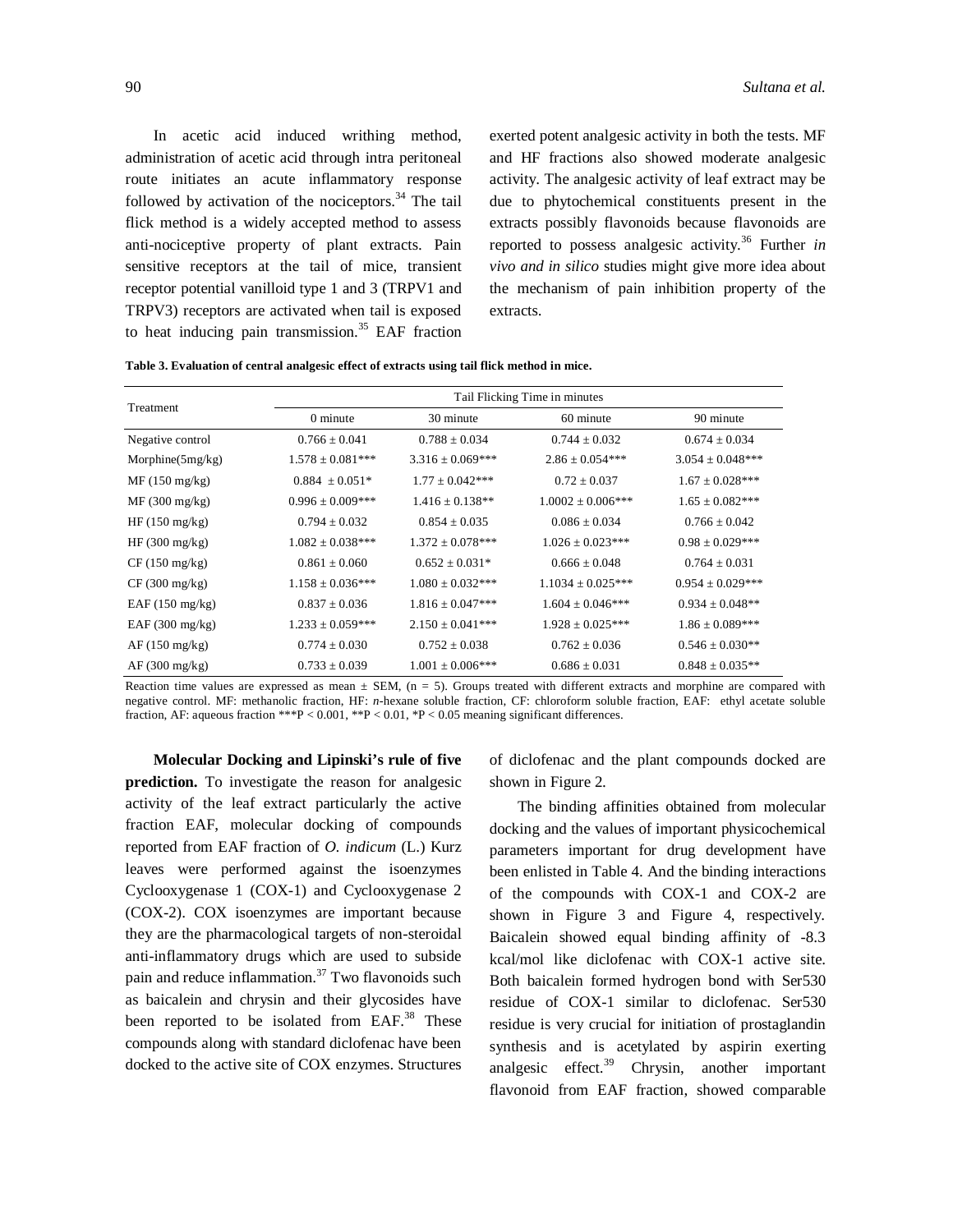binding affinity of -8.2 kcal/mol with COX-1 active site forming hydrogen bonding with Ser530 and Met522 residue of COX-1.

Chrysin showed preferential binding with COX-2 than COX-1 with a binding affinity of -8.7 kcal/mol which is also higher than the binding affinity of diclofenac (-8.4 kcal/mol) forming hydrogen bonding with Ser530 residue. However, baicalein showed less affinity for COX-2 than COX-1. Oroxin A and Oroxin B which are baicalein 7-*O*-glucoside and Baicalin-7-diglucoside respectively, showed lesser binding affinity than their aglycone part baicalein both with COX-1 and COX-2. Chrysin 7-*O*glucoronide showed considerable binding affinity of - 8.0kcal/mol with COX-2 forming hydrogen bonding with Gln 350 and Tyr 355 residue of COX 2 active site. Efficient binding of the flavonoids baicalein and chrysin can partly explain why EAF fraction showed potent analgesic activity. However, further compound specific *in vivo*, *in vitro* and *in silico* study can establish the exact mechanism of analgesic activity more clearly.



Figure 2. Structure of compounds used in molecular docking simulation. a) Diclofenac (PubChem CID 3033) b) Baicalein (PubChem CID 5281605) (c) Oroxin A (PubChem CID 5320313) d) Oroxin B (PubChem CID 10077207) e) Chrysin (PubChem CID 5281607) f) Chrysin 7-O –glucoronide (PubChem CID 14135335)

|  |  |  | Table 4. Binding affinities of the docked plant compounds and Lipinski's rule of five prediction compared to standard diclofenac. |
|--|--|--|-----------------------------------------------------------------------------------------------------------------------------------|
|  |  |  |                                                                                                                                   |

| Compounds                | Binding affinity<br>(kcal/mol) |         | Drug like property prediction (Lipinski's rule of five) |                    |              |                       |         |
|--------------------------|--------------------------------|---------|---------------------------------------------------------|--------------------|--------------|-----------------------|---------|
|                          | $COX-1$                        | $COX-2$ | Molecular<br>weight                                     | H-bond<br>acceptor | H-bond donor | Molar<br>Refractivity | LogP    |
| Diclofenac               | $-8.3$                         | $-8.4$  | 296.15                                                  | 2                  | 2            | 77.55                 | 3.84    |
| <b>Baicalein</b>         | $-8.3$                         | $-7.8$  | 270.24                                                  | 5                  | 3            | 73.99                 | 0.52    |
| Oroxin A                 | $-7.7$                         | $-7.1$  | 432.38                                                  | 10                 | 6            | 106.11                | $-1.61$ |
| Oroxin B                 | $-7.2$                         | $-5.1$  | 594.52                                                  | 15                 | 9            | 138.49                | $-3.69$ |
| Chrysin                  | $-8.2$                         | $-8.7$  | 254.24                                                  | 4                  | 2            | 71.97                 | 1.08    |
| Chrysin 7-O -glucoronide | $-7.5$                         | $-8$    | 430.36                                                  | 10                 | 5            | 104.70                | $-1.14$ |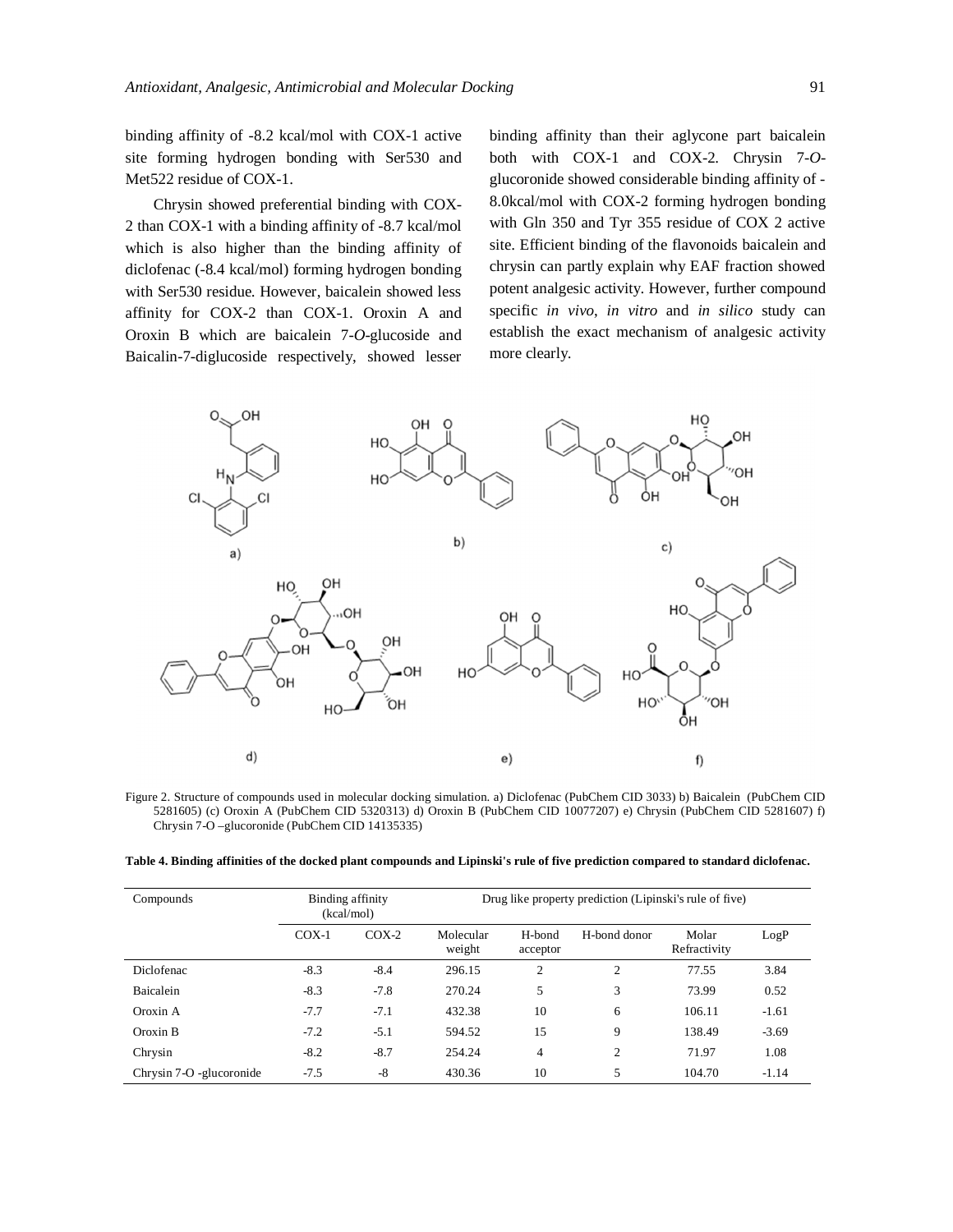

Figure 3. Binding interaction of a) dicofenac, b) baicalein, c) oroxin A, d) oroxin B, e) chrysin and f) chrysin 7-O –glucoronide with COX 1 (1EQG). Green: conventional hydrogen bond; cyan: carbon hydrogen; violet-pink: hydrophobic; light green: Van der Waals; orange: pi-anion/pi-cation; red: donor-donor interaction.



Figure 4. Binding interaction of a) dicofenac, b) baicalein, c) oroxin A, d) oroxin B, e) chrysin and f) chrysin 7-O –glucoronide with COX 2 (5IKT). Green: conventional hydrogen bond; cyan: carbon hydrogen; violet-pink: hydrophobic; light green: Van der Waals; orange: pi-anion/pi-cation; red: donor-donor interaction.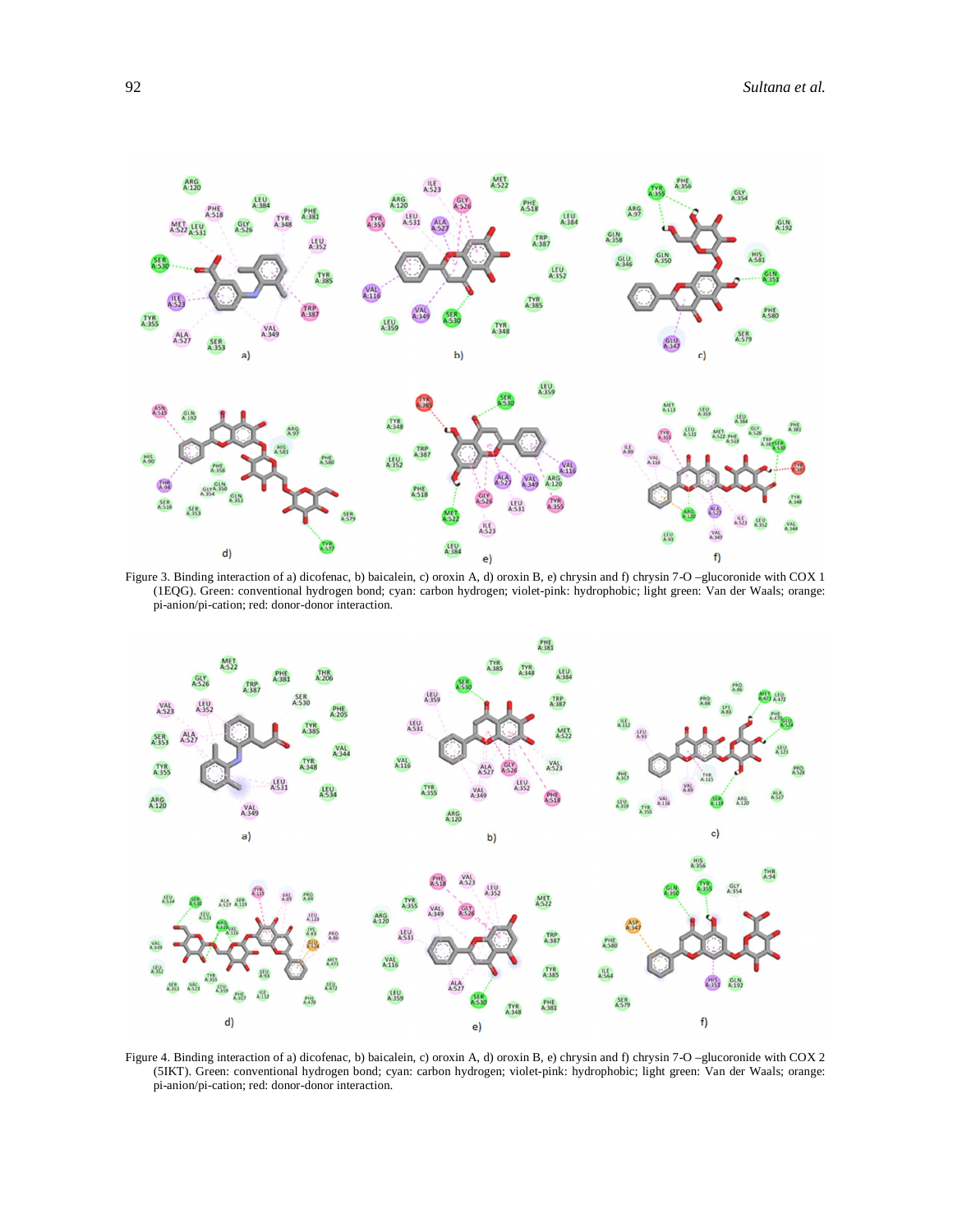Lipinski's rule of five describes physicochemical parameters important predictive for good pharmacokinetic properties during drug development. The acceptable criteria are: molecular weight <500, number of hydrogen bond donor  $\leq$  5, number of hydrogen bond acceptor  $\leq 10$ , molar refractivity between 40-130 and octanol-water partition coefficient (LogP)  $\leq 5^{40}$  Baicalein, chrysin and chrysin 7-*O*–glucoronide fulfilled all the criteria meaning these compounds may have good pharmacokinetic outcomes while drug development. Oroxin A and Oroxin B which showed lower binding affinity in molecular docking also violated one (number of hydrogen bond donor) and three (molecular weight, number of hydrogen bond acceptor, number of hydrogen bond donor) parameters of Lipinski's rule of five.

## **CONCLUSION**

Different fractions of *O. indicum* (L.) Kurz leaf extract were subjected to free radical scavenging activity, antimicrobial and analgesic assay. Chloroform and methanol fractions demonstrated antioxidant activity. Methanol, chloroform and *n*hexane fractions exhibited very mild antibacterial and antifungal activity. Ethyl acetate fraction exhibited potent analgesic activity in both peripheral and central analgesic assay. Molecular docking of compounds from ethyl acetate fraction revealed that the flavonoids baicalein and chrysin may be responsible for analgesic activity of the fraction. Therefore, given the potential bioactivity, plant extract and its constituents can be further extensively studied to assess their unexplored effectiveness and to rationalize their uses as traditional medicines and new drug development.

#### **REFERENCES**

- 1. Balunas, M. J. and Kinghorn, A. D. 2005. Drug discovery from medicinal plants. *Life Sci.* **78**, 431-441.
- 2. Mantaj, J., Rahman S. M. A., Bokshi, B., Hasan, C. M., Jackson, P. J. M., Parsons, R. B. and Rahman, K. M. 2005. Crispane E, a cis—cleredon diterpene inhibits STAT3 dimerization in breast cancer cells. *Org. Biomol. Chem.* **13**, 3882-3885.
- 3. Dev, L. R., Ranjeeta, P., Anurag, M. and Rajiv, G. 2010. Pharmacognostic and phytochemical studies of bark of *Oroxylum indicum*. *Pharmacogn. J.* **2**, 297-303.
- 4. Dinda, B., Silsarma, I., Dinda, M. and Rudrapaul, P. 2015. *Oroxylum indicum* (L.) Kurz, an important Asian traditional medicine: From traditional uses to scientific data for its commercial exploitation. *J. Ethnopharmacol.* **161**, 255-278 .
- 5. Dev, L. R., Anurag, M. and Rajiv, G. 2010. *Oroxylum indicum*: A Review. *Pharmacogn. J.* **2**, 304-310.
- 6. Rahman, A. M. 2018. A review on medicinal plants with anticancer activity available in Bangladesh. *Mod. Appl. Pharm. Pharmacol.* **1**,4 .
- 7. Tran, T.V.A., Malainer, C., Schwaiger, S., Hung, T., Atanasov, A.G., Heiss, E.H., Dirsch, V.M. and Stuppner, H. 2015. Screening of Vietnamese medicinal plants for NF-κB signaling inhibitors: assessing the activity of flavonoids from the stem bark of Oroxylum indicum. *J. Ethnopharmacol.* **159**, 36-42.
- 8. Radhika, L. G., Meena, C. V., Peter, S., Rajesh, K. S. and Rosamma, M. P. 2011. Phytochemical and antimicrobial study of Oroxylum indicum. *Anc. Sci. Life*.**30**, 114-120.
- 9. Ali, R.M., Houghton, P.J. and Hoo, T.S. 1998. Antifungal activity of some Bignoniaceae found in Malaysia. *Phytothe.r Res*. **12**,331-334.
- 10. Singh, J. and Kakkar, P. 2013. Modulation of liver function, antioxidant responses, insulin resistance and glucose transport by *Oroxylum indicum* stem bark in STZ induced diabetic rats. *Food Chem. Toxicol.* **62**, 722-731.
- 11. Trang, D. H. T., Son, H. Le and Van Trung, P. 2018. Investigation on the *in vitro* antioxidant capacity of methanol extract, fractions and flavones from *Oroxylum indicum* Linn bark. *Braz. J. Pharm. Sci.* **54**.
- 12. Rai, D., Ram, H.A., Patel, K.N., Babu, U.V., Kumar, L.S. and Kannan, R. 2022. *In vitro* immuno-stimulatory and anticancer activities of *Oroxylum indicum* (L.) Kurz.: An evidence for substitution of aerial parts for conservation. *J. Ayurveda Integr. Med.* **13**, 100523.
- 13. Nishi Kumari, R.K., Sinha, K. and Kumar, S. 2013. Anticancerous potentiality of *in vivo* grown twigs and in vitro generated plantlets of endangered *Oroxylum indicum* (L.) Vent. *IOSR J. Biotechnol. Biochem.* **4**, 21-27.
- 14. Karnati, M., Chandra, R., Veeresham, C. and Kishan, B. 2013. Anti-arthritic activity of root bark of *Oroxylum indicum* (L.) vent against adjuvant-induced arthritis. *Pharmacognosy Res.* **5**, 121-128.
- 15. Bharali, M. K., Konya, H. and Chetry, L. B. 2014. Protective effect of *Oroxylum indicum* on acetaminophen induced liver injury in rat. *Int. Curr. Pharm. J.* **3**, 223-227.
- 16. Menon, S., Lawrence, L., Sivaram, V. P. and Padikkala, J. 2019. *Oroxylum indicum* root bark extract prevents doxorubicin-induced cardiac damage by restoring redox balance. *J. Ayurveda Integr. Med.* **10**, 159-165.